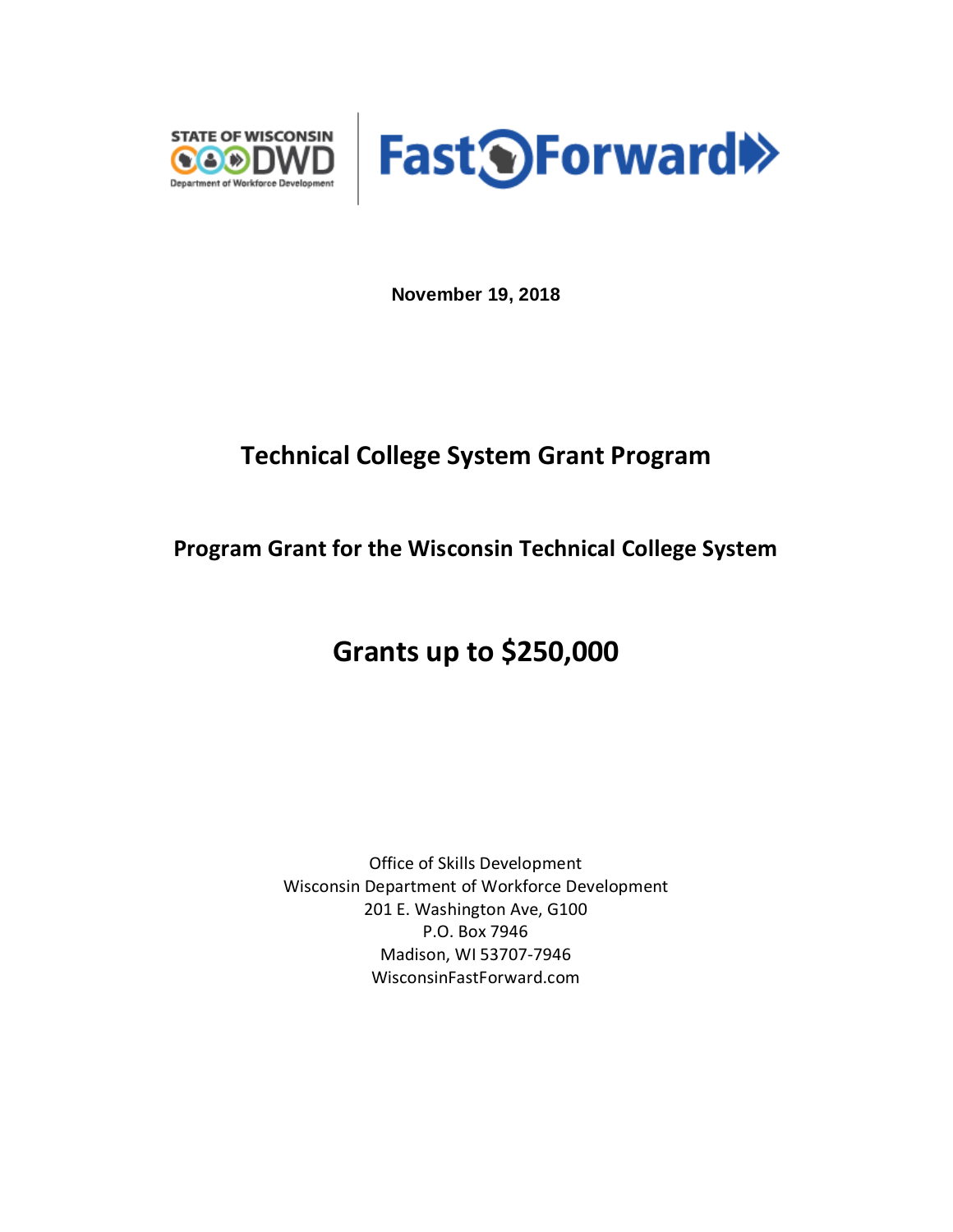## **CONTACT INFORMATION**

| <b>Grant Program Announcements:</b> | Rita Atkinson, Director, 608.266.2721<br>Rita.Atkinson@dwd.wisconsin.gov |
|-------------------------------------|--------------------------------------------------------------------------|
| <b>Grant Administration:</b>        | Andy Heidt, 608.266.0174<br>Andrew.Heidt@dwd.wisconsin.gov               |
|                                     | Tracy La Haise, 608.267.7889<br>Tracy.LaHaise@dwd.wisconsin.gov          |
|                                     | Maria Maize, 608-266-5453<br>Maria.Maize@dwd.wisconsin.gov               |

Andrew Wusler, 608-266-0689 [Andrew.Wusler@dwd.wisconsin.gov](mailto:Andrew.Wusler@dwd.wisconsin.gov)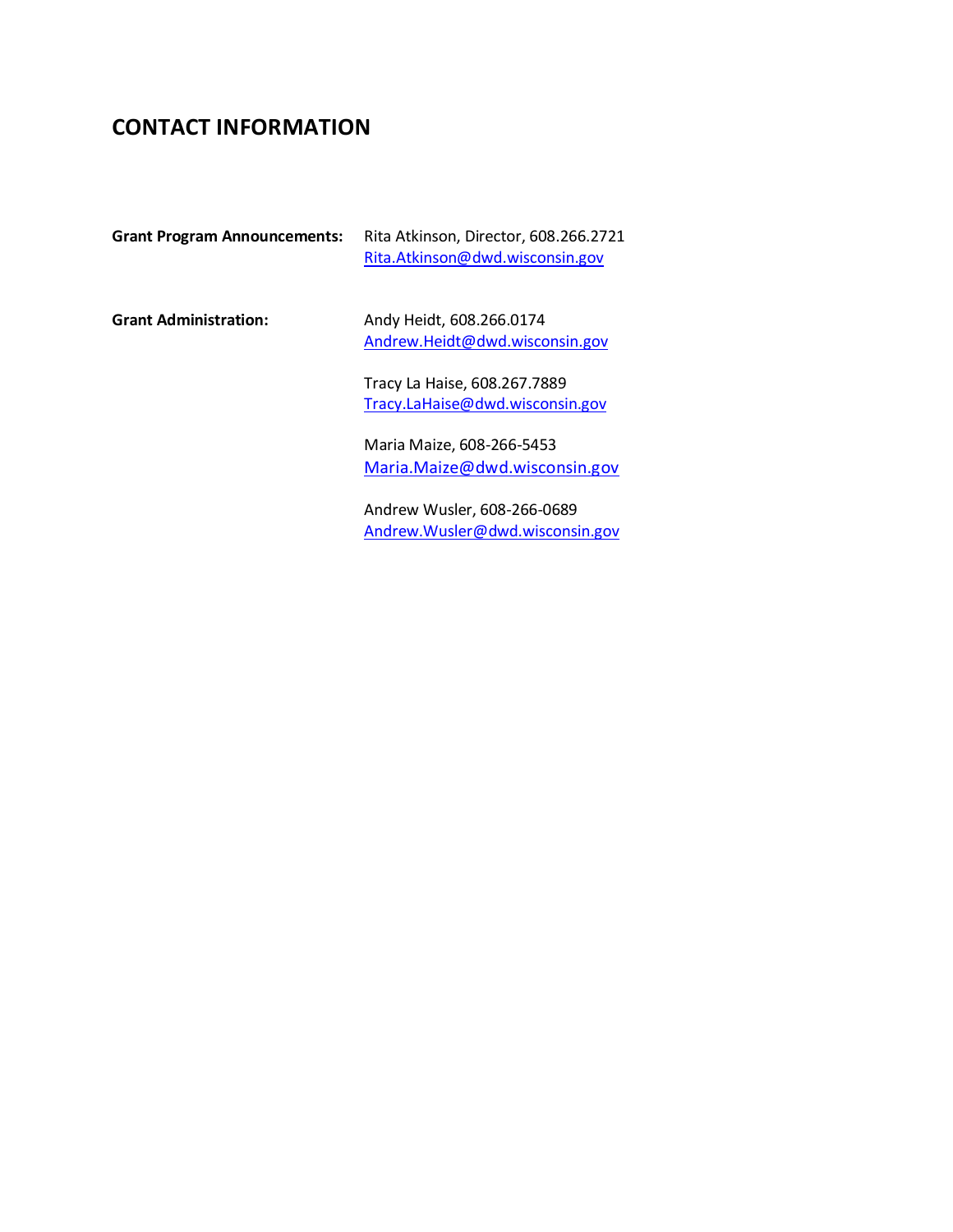#### **Technical College System Grant Program**

The Wisconsin Fast Forward program encourages increased collaboration between Wisconsin's workforce, employers, local or regional economic development organizations, workforce development boards, post-secondary institutions, and private training providers to develop and execute business-led training programs. These training programs are designed to provide sustainable, short- and medium-term training and placement of workers in positions that offer trainees long-term professional growth and economic opportunity. To maintain a strong environment for private-sector job creation, Wisconsin must train workers to fill the employment demands of growing and expanding employers. It is anticipated that the relationships developed through Wisconsin Fast Forward funded training programs will continue to flourish after the Wisconsin Fast Forward grant has ended.

**Expanded Wisconsin Fast Forward Program:** The standard Wisconsin Fast Forward (WFF) program is a state funded grant program to provide employer-focused worker training grants. The Office of Skills Development (OSD) at the Department of Workforce Development (DWD) administers the grant program. Additionally, OSD works to encourage the development of innovative solutions at the local and regional level that bring together employers, educators, workforce development entities and economic development organizations to meet area workforce demands. The 2018-19 biennial budget allows for expanded Wisconsin Fast Forward initiatives to meet identified needs.

**Legislative Authority:** Find a summary of expanded Wisconsin Fast Forward initiatives on pages 716-723 in the 2017-17 Wisconsin Biennial Budget at: [https://docs.legis.wisconsin.gov/misc/lfb/budget/2017\\_19\\_biennal\\_budget/045\\_comparative\\_sum](https://docs.legis.wisconsin.gov/misc/lfb/budget/2017_19_biennal_budget/045_comparative_summary_of_budget_recommendations_governor_and_joint_committee_on_finance_by_agency/workforce_development.pdf) mary of budget recommendations governor and joint committee on finance by agency/work [force\\_development.pdf](https://docs.legis.wisconsin.gov/misc/lfb/budget/2017_19_biennal_budget/045_comparative_summary_of_budget_recommendations_governor_and_joint_committee_on_finance_by_agency/workforce_development.pdf) .

**Grant Program Announcement (GPA) Summary:** This reimbursement funding opportunity is offered as part of an expanded Wisconsin Fast Forward program. Only government entities representing all 16 Technical Colleges may apply, for a maximum award of \$250,000.

OSD will ensure accountability and transparency of program outcomes by working with grantees to track and monitor program participants. Grantees will be required to collect and submit to the DWD enrollment and post-program completion information on all trainees, which may include data related to, academic status, student risk factors, demographics, type of training program(s), program completion date(s), certification(s) earned, and other indicators, as needed.

**Application Forms, Instructions, Checklists, and Process:** Applications must be submitted using the application form associated with the grant opportunity. You can access the application and related guidelines at: [http://www.wisconsinfastforward.com/wff\\_standard.htm.](http://www.wisconsinfastforward.com/wff_standard.htm)

**Project Period: December 17, 2018 – December 31, 2020**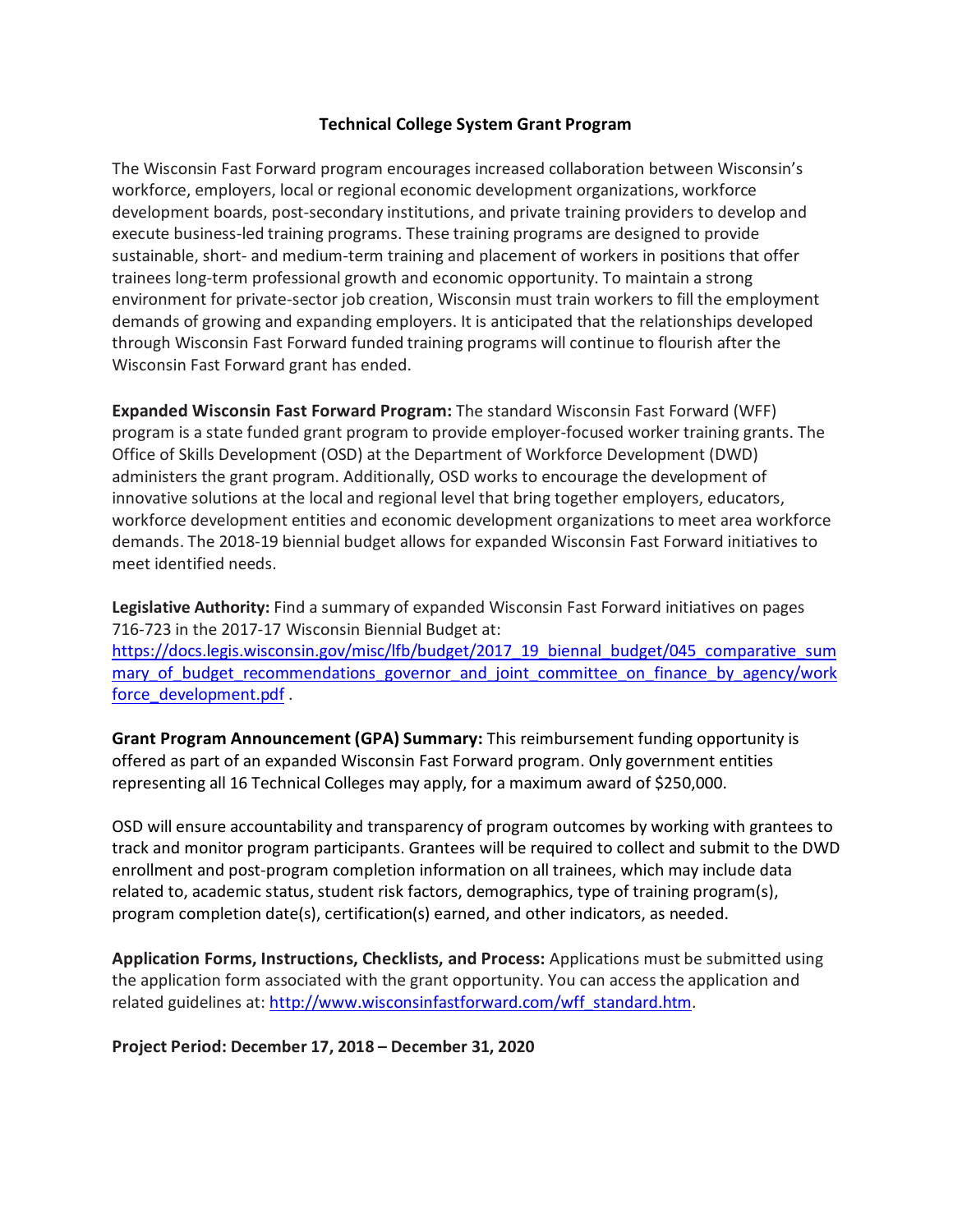**Grant Amount:** Up to \$250,000 is available. Grant expenditures must be incurred during the Project Period. All eligible grant expenses will be reimbursed as per the contract specifications when expenses are:

- Documented by the grantee per their contract
- Approved by OSD

**Match/Cost Sharing Requirement:** There is no match/cost sharing requirement

**Grant Evaluation Rubric and Scoring:** Wisconsin Fast Forward is a competitive grant program. All applications will be reviewed by internal and/or external reviewers and rated on a 100-point scale, based upon the following point values:

- Project Need (up to 25 points)
- Program Design, Cost and Implementation (up to 25 points)
- Program Objectives and Outcomes (up to 25 points)
- Economic Impact (up to 25 points)

The Evaluation Rubric and Scoresheet is available at: [http://www.wisconsinfastforward.com/wff\\_standard.htm.](http://www.wisconsinfastforward.com/wff_standard.htm)

**Important Dates: Grants are due by Monday November 26, 2018 at 3 p.m**. Complete applications must be submitted electronically to [WisconsinFastForward@dwd.wisconsin.gov.](mailto:WisconsinFastForward@dwd.wisconsin.gov)

| GPA Released:                              | November 19, 2018                                                                                                               |
|--------------------------------------------|---------------------------------------------------------------------------------------------------------------------------------|
| Proposals Accepted Via<br>Fmail:           | Email complete applications and attachments to<br>WisconsinFastForward@dwd.wisconsin.gov<br>by 3 p.m. on November 26th, 2018.   |
| Intent to Award<br>Announcement:           | December 7, 2018                                                                                                                |
| <b>Anticipated Contract</b><br>Start Date: | December 17, 2018                                                                                                               |
| Funding Disbursement:                      | On a rolling basis, upon verification of approved submitted<br>purchases, purchase orders, invoices, and related project costs. |
| <b>Contract End Date:</b>                  | December 31, 2020                                                                                                               |

**Eligibility:** For an application to be considered for funding, the following conditions must be met:

• Only a government entity that represents all 16 technical colleges in the state can apply.

**Eligible Expenses:** Expanded WFF funds shall be used for direct project expenses. These include: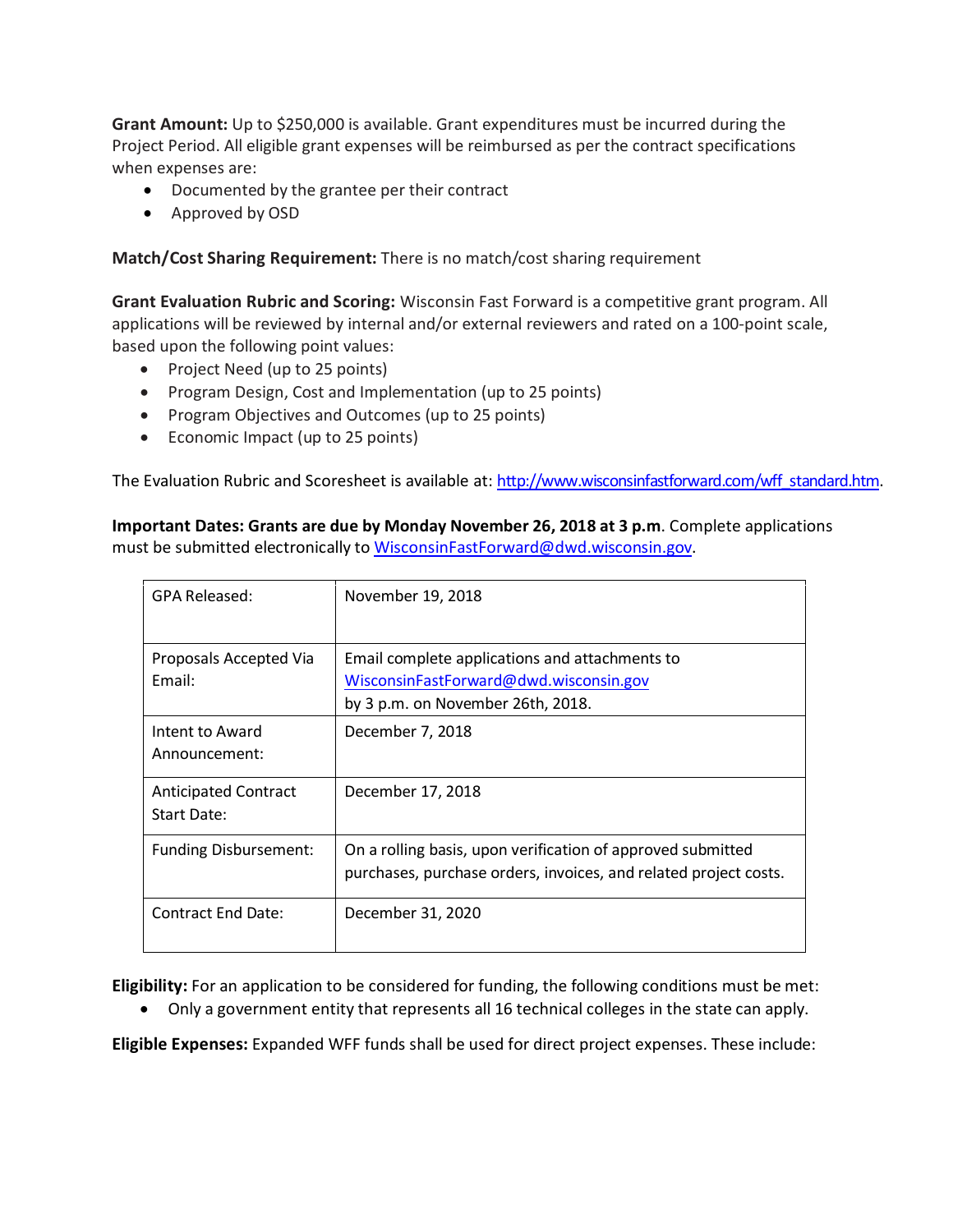### **Grant Eligible Expenses (See Budget Guidelines for details):**

- Instructional delivery and related materials.
- Supplies and materials for training and/or instruction (an item must cost less than \$5,000 and have a lifespan of less than one year).
- Activities associated with overall project coordination, recruitment, marketing to stakeholders and mentor training.
- Participant transportation costs.
- Tuition reimbursement (may use this expense as cash/in-kind match).
- General grant administration activities (not to exceed 10% of grant amount requested).

#### **Ineligible Expenses (See Budget Guidelines for details):**

WFF funds may not be used for:

- The purchase of real estate or other capital assets/equipment.
- Facility construction or remodeling.
- Traditional public or private Kindergarten–12th grade education (existing and/or general core curriculum).
- Participant incentives/rewards.
- Participant wages and fringe benefits (may use this expense as cash/in-kind match).

**Supplement not Supplant:** All funding identified as "leveraged" or "in-kind" must be new funds and cannot replace existing federal, state or local government funding. Substituting existing funds with state grant funds will result in additional fiscal monitoring and may result in an audit. Violations of permissible expenses may result in suspension of current or future funds under this program, repayment of monies awarded under this grant and possible civil and/or criminal penalties.

**Contract:** The Expanded WFF Technical College System Grant Program applications that are funded under this GPA will be required to execute a binding contract with DWD before any expenses are incurred for which reimbursement is expected.

**Grant Reporting Requirement:** Grantees will be required to submit regular project updates with reimbursement requests, trainee progress reports, pre- and post-training reports, and a final project report.

Additionally, applicants and their partners may be subject to program and fiscal audits by the DWD as defined in the contract. The funded project should produce quantifiable outcomes and areas of impact for the State of Wisconsin.

The applicant should address the goals and projected outcomes for the proposed training program, such as:

• Plans for working with disadvantaged populations, to include: at-risk students, students with disabilities, students with economic disadvantages, and/or minority students.